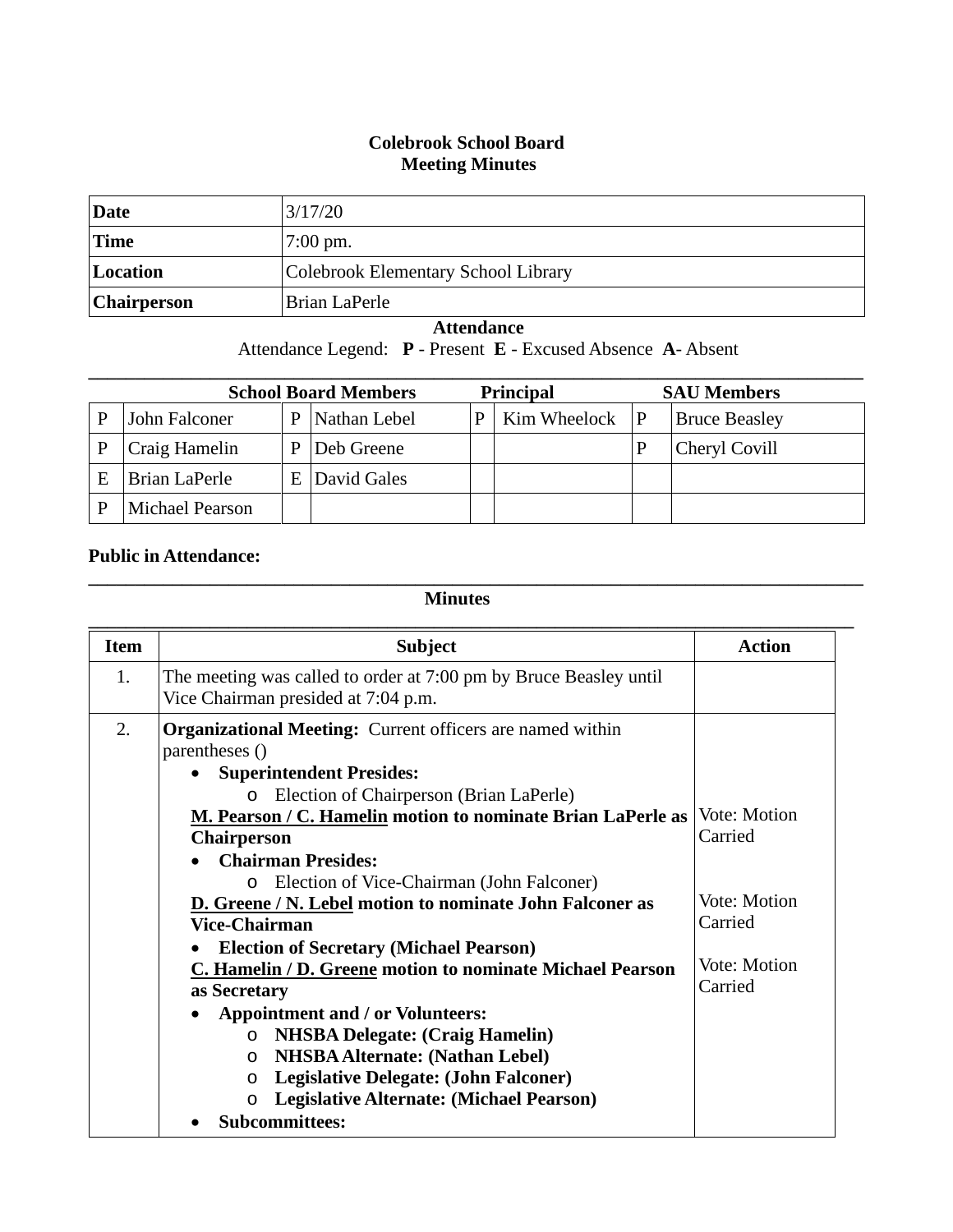|    | Co-Curricular: (Brian LaPerle, Deb Greene<br>$\circ$<br><b>NathanLebel)</b><br><b>Building: (Craig Hamelin, John Falconer, Deb</b><br>$\circ$<br>Greene, Brian LaPerle, Nathan Lebel<br>Support Staff: Remove - covered under<br>$\circ$<br><b>Negotiations</b><br><b>Negotiations: (John Falconer, Craig Hamelin, Deb</b><br>$\circ$<br>Greene)<br><b>Curriculum: (David Gales, Deb Greene, Mike</b><br>O<br>Pearson)<br><b>Technology: (David Gales, John Falconer, Brian</b><br>$\circ$<br>LaPerle, Nathan Lebel, Deb Greene<br><b>SAU #7 Policy Committee: (Deb Greene)</b><br>$\circ$ |                         |
|----|--------------------------------------------------------------------------------------------------------------------------------------------------------------------------------------------------------------------------------------------------------------------------------------------------------------------------------------------------------------------------------------------------------------------------------------------------------------------------------------------------------------------------------------------------------------------------------------------|-------------------------|
| 3. | <b>Agenda Adjustments:</b><br>K. Wheelock business support for the local food programs for<br>the Students<br>B. Beasley mentioned the potential use of the CA building as a<br>testing site for the UCVH.                                                                                                                                                                                                                                                                                                                                                                                 |                         |
| 4. | <b>Hearing of the Public:</b><br>To accept and expend \$525.00 for wellness activities from<br>$\bullet$<br><b>Health Trust</b><br>C. Hamelin / D. Greene motion to accept and expend \$525.00<br>for the wellness activities from Health Trust.                                                                                                                                                                                                                                                                                                                                           | Vote: Motion<br>Carried |
| 5. | <b>Reading of the Minutes:</b><br>D. Greene / C. Hamelin motion to accept Colebrook Board<br>Mtg. for 2/18/20 and 3/3/20 with the corrections listed below:<br><b>Item 19. New Business</b><br>$\circ$<br>Second bullet – Exchange Students – fixed typo<br>of strudents to students                                                                                                                                                                                                                                                                                                       | Vote: Motion<br>Carried |
| 6. | <b>Special Reports:</b><br>None                                                                                                                                                                                                                                                                                                                                                                                                                                                                                                                                                            |                         |
| 7. | <b>Principal's Report:</b> Kim Wheelock<br><b>Principal Activities (See Attached)</b><br>John Falconer offered services from the Kiwanis if K.<br>Wheelock needs anything during the closure of school due to<br>the outbreak of the Coronavirus.<br><b>Student Council Report:</b><br>None<br>$\bullet$                                                                                                                                                                                                                                                                                   |                         |
| 8. | <b>Superintendent's Report: Bruce Beasley</b><br>Bruce mentioned the NHSB office are all closed and the<br>$\bullet$<br>Superintendent meetings are also canceled.<br>Recognition of the Girls basketball games and becoming State<br>$\bullet$<br>Champions.<br>Bruce Beasley mentioned the trip to Cooperstown, NY has<br>been canceled.                                                                                                                                                                                                                                                 |                         |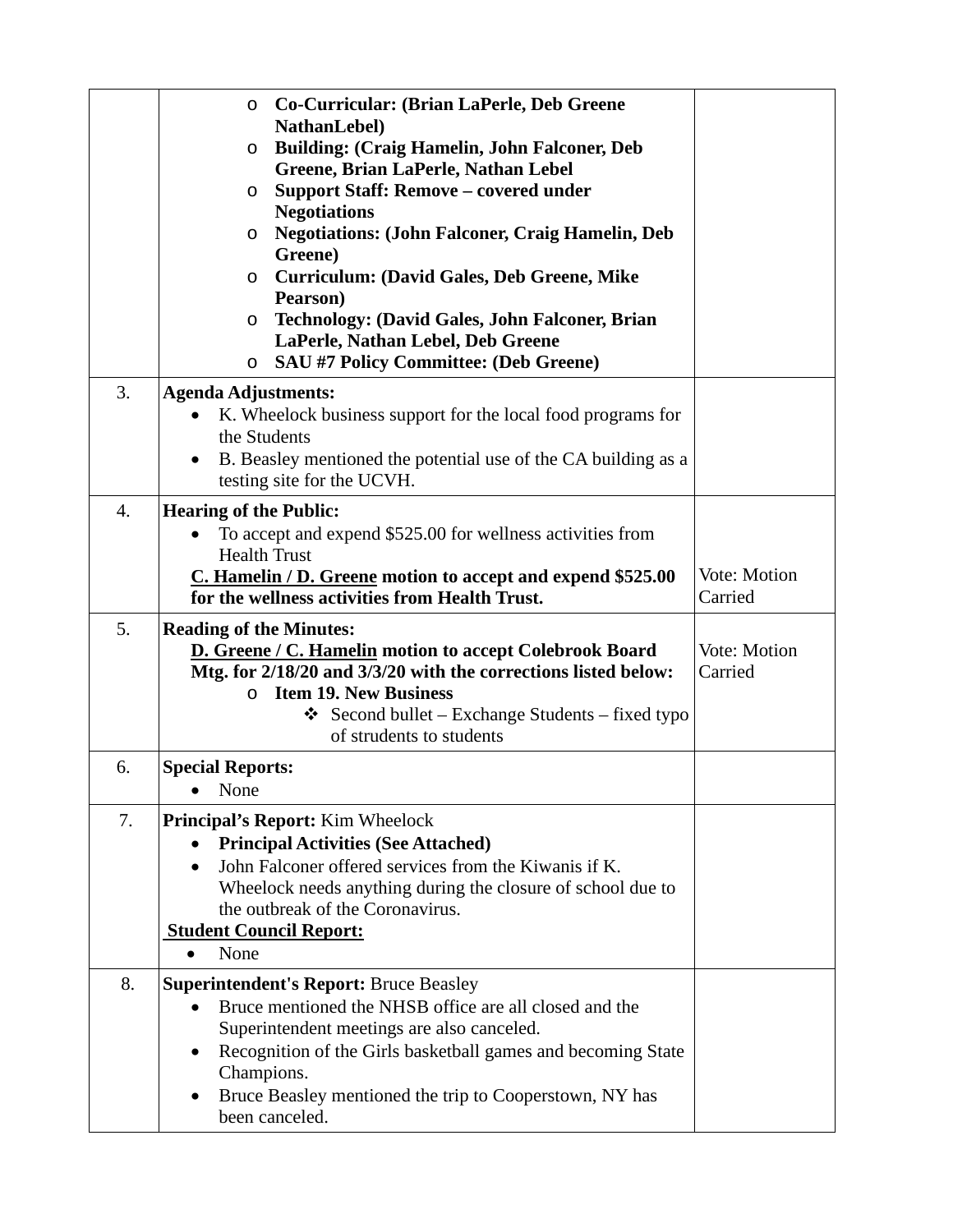|     | Bruce Beasley and Cheryl Covill met with Ed Laverty and<br>Chelsea Brooks for updated information concerning the |  |
|-----|------------------------------------------------------------------------------------------------------------------|--|
|     | Coronavirus.<br>Read information on how to keep everyone safe and                                                |  |
|     | how to handle the outbreak.                                                                                      |  |
|     | Bruce mentioned on having training on doing the meeting                                                          |  |
|     | remotely for a few sessions.                                                                                     |  |
|     | Bruce mentioned they are closing the SAU 7 building to the<br>$\bullet$                                          |  |
|     | general public during the Coronavirus outbreak.                                                                  |  |
| 9.  | <b>Business Administrator's: Cheryl Covill</b>                                                                   |  |
|     | Cheryl mentioned Custodians and bus drivers have been on                                                         |  |
|     | flex hours where the schools have been closed.<br>Chance to offer free food services to the students.            |  |
|     | Received a letter from Consolidated Services offering free                                                       |  |
|     | Internet to low income families.                                                                                 |  |
|     | WW Berry bus service is offering their services with help on                                                     |  |
|     | delivery food.                                                                                                   |  |
|     | $TSA - 4$ -Unite 7 403(b) Plan – under New Business                                                              |  |
| 10. | <b>NH School Board Association Business: John Falconer</b>                                                       |  |
|     | All workshops have been canceled at this time.                                                                   |  |
| 11. | <b>Co-Curricular Committee Report: Brian LaPerle</b><br>None                                                     |  |
|     |                                                                                                                  |  |
| 12. | <b>Building Committee: Craig Hamelin</b>                                                                         |  |
|     | None<br>$\bullet$                                                                                                |  |
| 13. | <b>Policy Committee Report: Deb Greene</b>                                                                       |  |
|     | Had a meeting on $2/20/20$                                                                                       |  |
|     | Wrapping up the $(1's)$ policies<br>$\bullet$                                                                    |  |
| 14. | <b>Support Staff Committee Report: Michael Pearson</b>                                                           |  |
|     | • Remove will go under Negotiations Committee Report                                                             |  |
| 15. | <b>Negotiations Committee Report: John Falconer</b>                                                              |  |
|     | None                                                                                                             |  |
| 16. | <b>Curriculum Committee Report: David Gales</b>                                                                  |  |
|     | None                                                                                                             |  |
| 17. | <b>Technology Committee Report: David Gales</b>                                                                  |  |
|     | Broadband bids to be opened on 3/21/20.<br>$\bullet$                                                             |  |
| 18. | <b>Regional Committee Report: Brian LaPerle</b>                                                                  |  |
|     | Bruce Beasley mentioned that he and Karen Conroy were<br>$\bullet$                                               |  |
|     | asked to leave the meeting while the Committee went into                                                         |  |
|     | Non-Public session.                                                                                              |  |
| 19. | <b>Unfinished Business:</b>                                                                                      |  |
|     | Awarding Broadband Bid – updates at the next meeting.                                                            |  |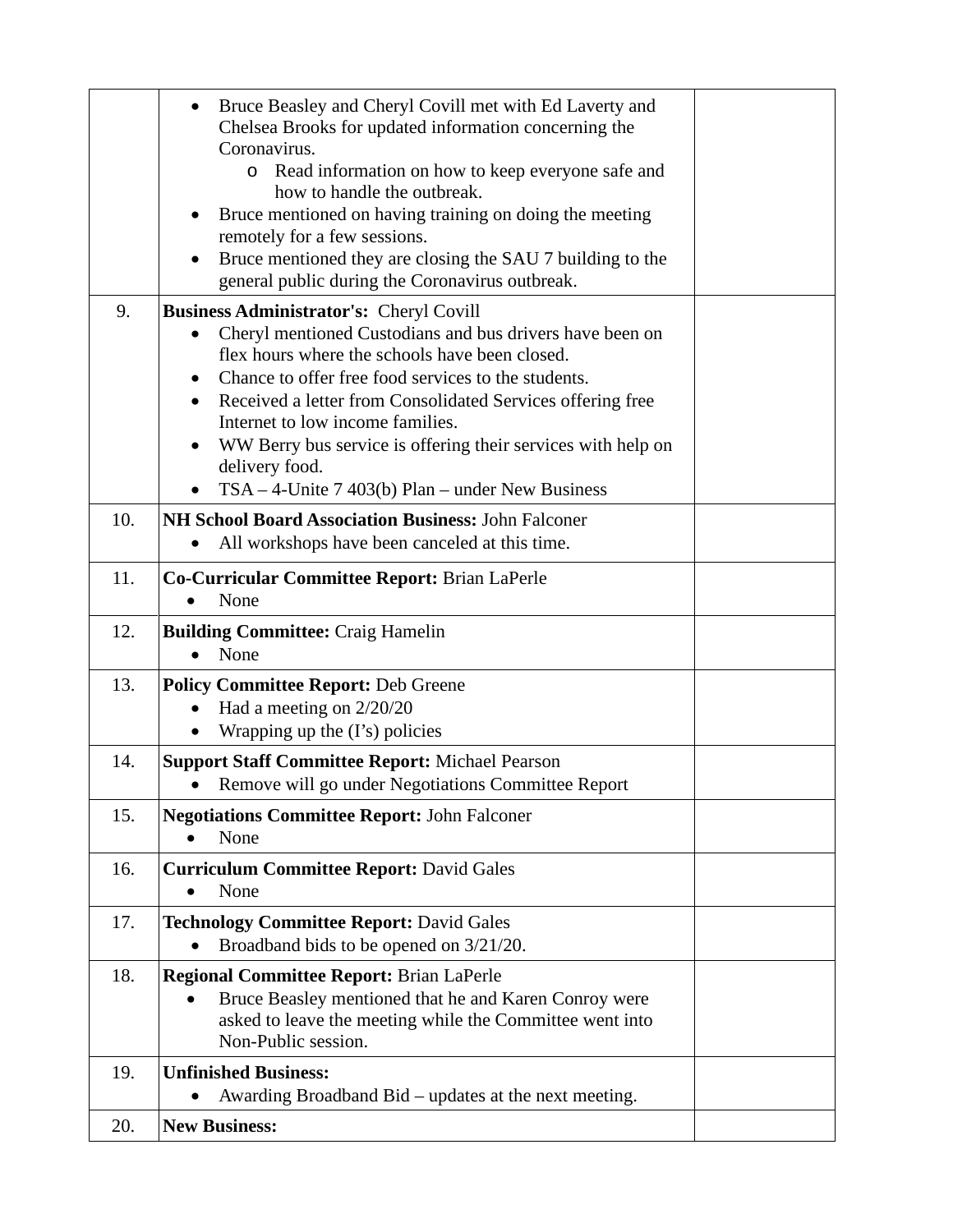| <b>Debrief School Budget Meeting</b><br>$\bullet$                                                           |              |
|-------------------------------------------------------------------------------------------------------------|--------------|
| Spoke on the nice job Kyle did speaking to the public.<br>O                                                 |              |
| Figure out what they are going to do with the CA<br>$\circ$                                                 |              |
| building.                                                                                                   |              |
| Talked about the use of microphones during the<br>O                                                         |              |
| meeting and having students going around with hand                                                          |              |
| held microphones.                                                                                           |              |
| <b>Staff Appreciation Day (May 5th)</b><br>C. Hamelin / D. Greene motion to allow the SAU #7staff to        | Vote: Motion |
| buy for the Staff Appreciation Day.                                                                         | Carried      |
| <b>Teacher nominations:</b>                                                                                 |              |
| o B. Beasley nominated Art McGrath for English teacher                                                      |              |
| D. Greene / N. Lebel motion to accept Mr. Beasley nomination                                                | Vote: Motion |
| of Art McGrath for English teacher.                                                                         | Carried      |
| B. Beasley read through the list of returning teachers<br>$\circ$                                           |              |
| contracts for the 2020-2021 school year.                                                                    |              |
| D. Greene / C. Hamelin motion to accept the Superintendent                                                  | Vote: Motion |
| list of returning teachers contracts for the 2020-2021 school                                               | Carried      |
| year.                                                                                                       |              |
| Coronavirus update – already discussed<br>$\bullet$                                                         |              |
| Quotes for Firewall and Backup - received no quotes                                                         | Vote: Motion |
| D. Greene / N. Lebel motion to have C. Covill negotiate with                                                | Carried      |
| the current vendor.                                                                                         |              |
| <b>Grant for SRO position</b><br>K. Wheelock is writing a grant for a SRO position<br>$\circ$               |              |
| and will be sending out to bid.                                                                             |              |
| D. Greene / C. Hamelin motion to allow K. Wheelock to write                                                 | Vote: Motion |
| the grant for the SRO position.                                                                             | Carried      |
| <b>Staffing Adjustments:</b>                                                                                |              |
| Jessica Dagesse – Full time school secretary<br>$\circ$                                                     |              |
| Tyler Snyder will be filling in for the Science vacancy<br>$\circ$                                          |              |
| Michele Overhoff will being taking over for Michele<br>O                                                    |              |
| Johnsen as full time art teacher.                                                                           | Vote: Motion |
| D. Greene / N. Lebel motion to hire Art McGrath for the full                                                | Carried      |
| time English teacher.                                                                                       |              |
| <b>Updates on cancellations – Everything has been canceled</b>                                              |              |
| $TSA - 4$ -Unit 7 403(b) Plan<br>$\bullet$                                                                  |              |
| N. Lebel / C. Hamelin motion to authorize Superintendent<br>Bruce Beasley to sign the 4-Unit 7 403(b) Plan. | Vote: Motion |
| $CA$ Building $- B$ . Beasley mentioned the discussion they had<br>$\bullet$                                | Carried      |
| with Ed Laverty and Chelsea Brooks on using the CA building                                                 |              |
| for site testing for State of Emergency during the Coronavirus                                              |              |
| outbreak. B. Beasley will reach out to Mr. Laverty and bring                                                |              |
| back to the board more information.                                                                         |              |
|                                                                                                             |              |
|                                                                                                             |              |
|                                                                                                             |              |
|                                                                                                             |              |